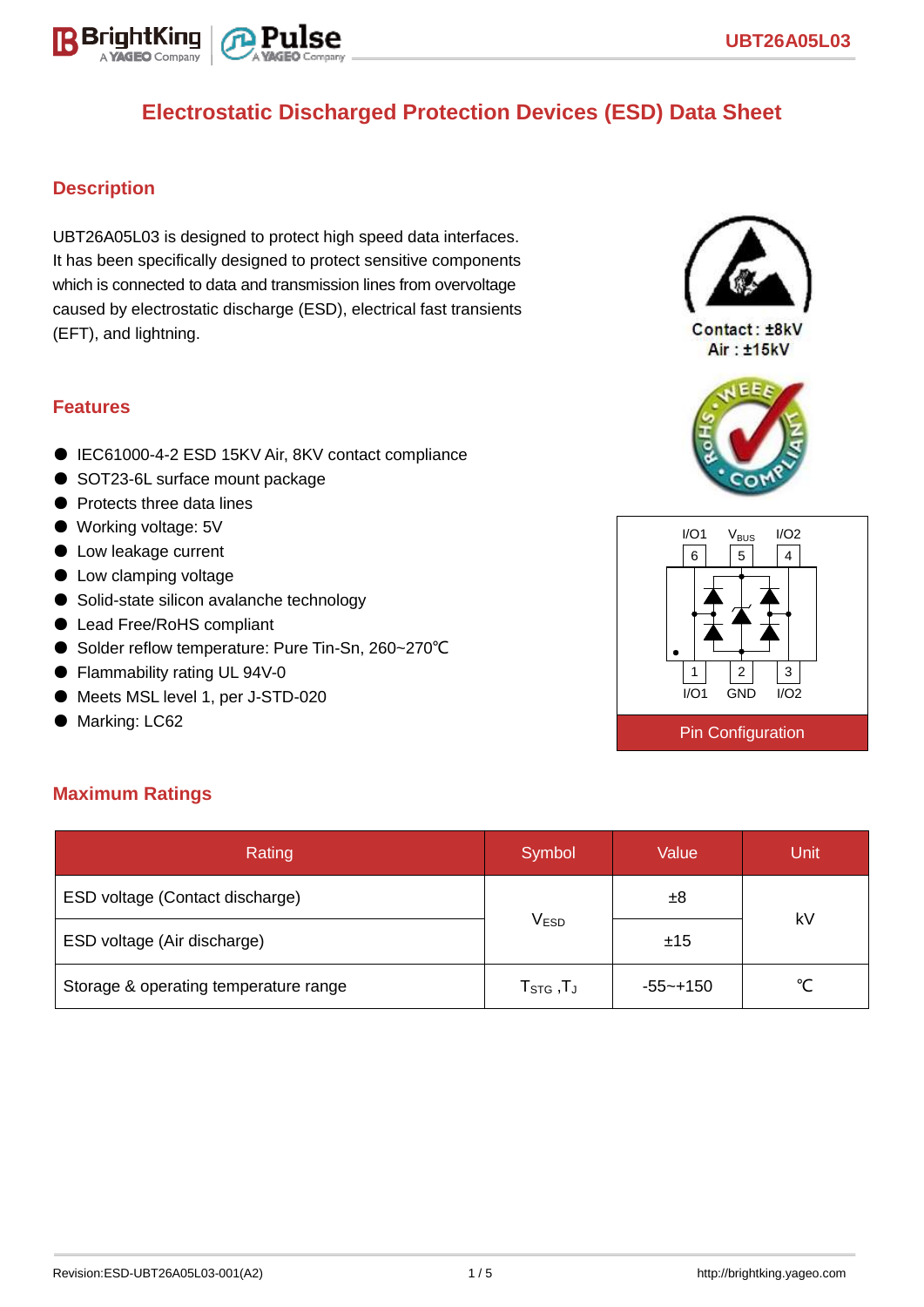

## **Electrical Characteristics (TJ=25**℃**)**

| Parameter                              | Symbol                 | Condition                                         | Min. | Typ. | Max.              | <b>Unit</b> |
|----------------------------------------|------------------------|---------------------------------------------------|------|------|-------------------|-------------|
| Reverse stand-off voltage              | V <sub>RWM</sub>       |                                                   |      |      | 5.25              | V           |
| Reverse breakdown voltage              | $V_{BR}$               | $I_{BR}$ =1mA                                     | 6    |      |                   | V           |
| Reverse leakage current                | <sup>I</sup> R         | $V_R = 5.25V$<br>Each I/O pin                     |      |      | 1                 | μA          |
| Clamping voltage ( $tp = 8/20 \mu s$ ) | $V_{C}$                | $I_{PP}=1A$                                       |      |      | $12 \overline{ }$ | V           |
| Clamping voltage ( $tp = 8/20 \mu s$ ) | $V_C$                  | $I_{PP} = 5A$                                     |      |      | 17                | $\vee$      |
| Peak pulse current (tp=8/20µs)         | <b>I</b> <sub>PP</sub> |                                                   |      |      | 5                 | A           |
| Off state junction capacitance         | $C_{\rm d}$            | $0Vdc$ , f=1 $MHz$<br>Between I/O<br>pins and GND |      | 3.5  |                   | рF          |

## **Typical Characteristics Curves**

### Figure 1. Power Derating Curve Figure 2. Pulse Waveforms







### Figure 3. Clamping Voltage vs. Peak Pulse Current Figure 4. Normalized Capacitance vs. Reverse Voltage

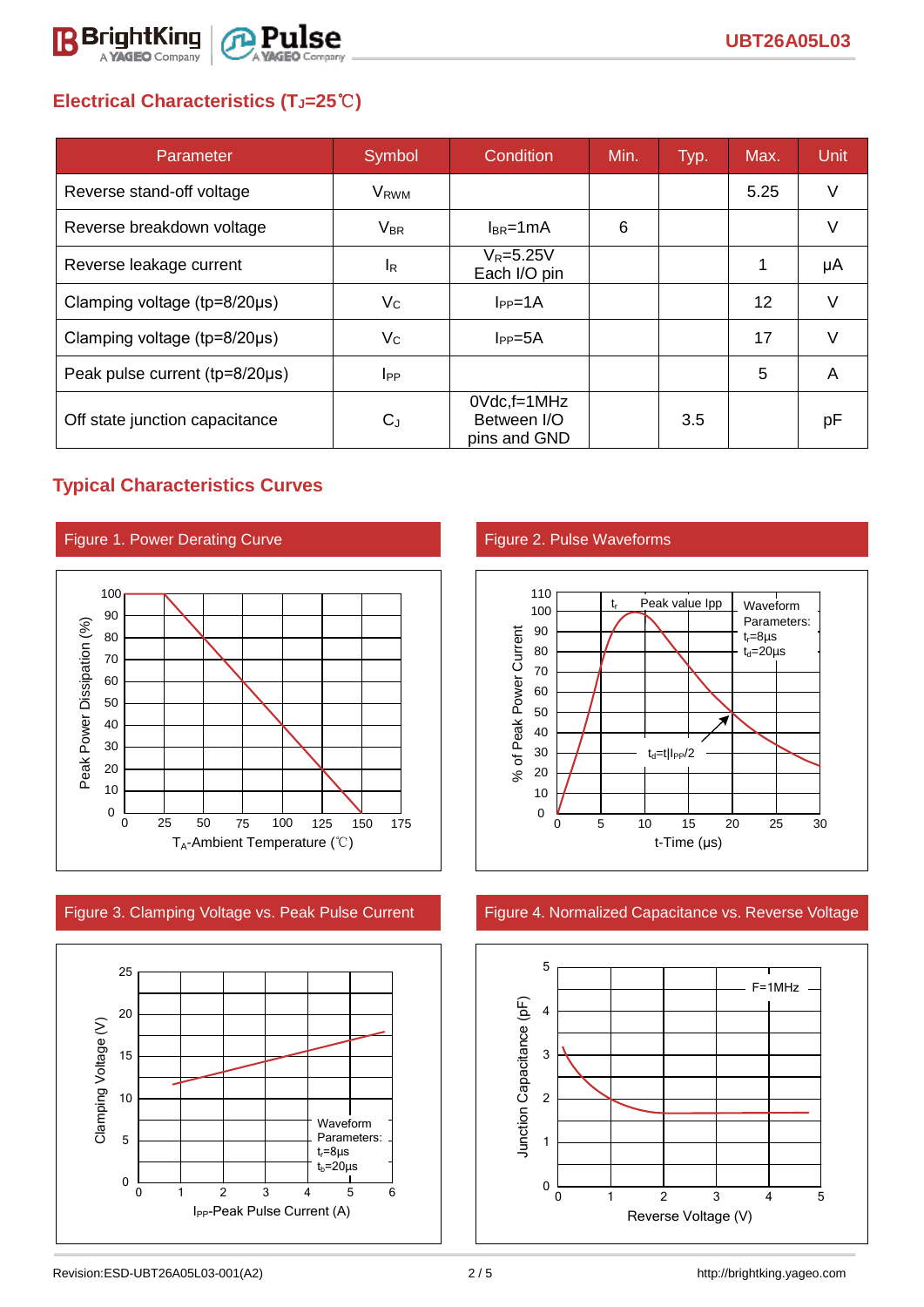

## **Applications Information**

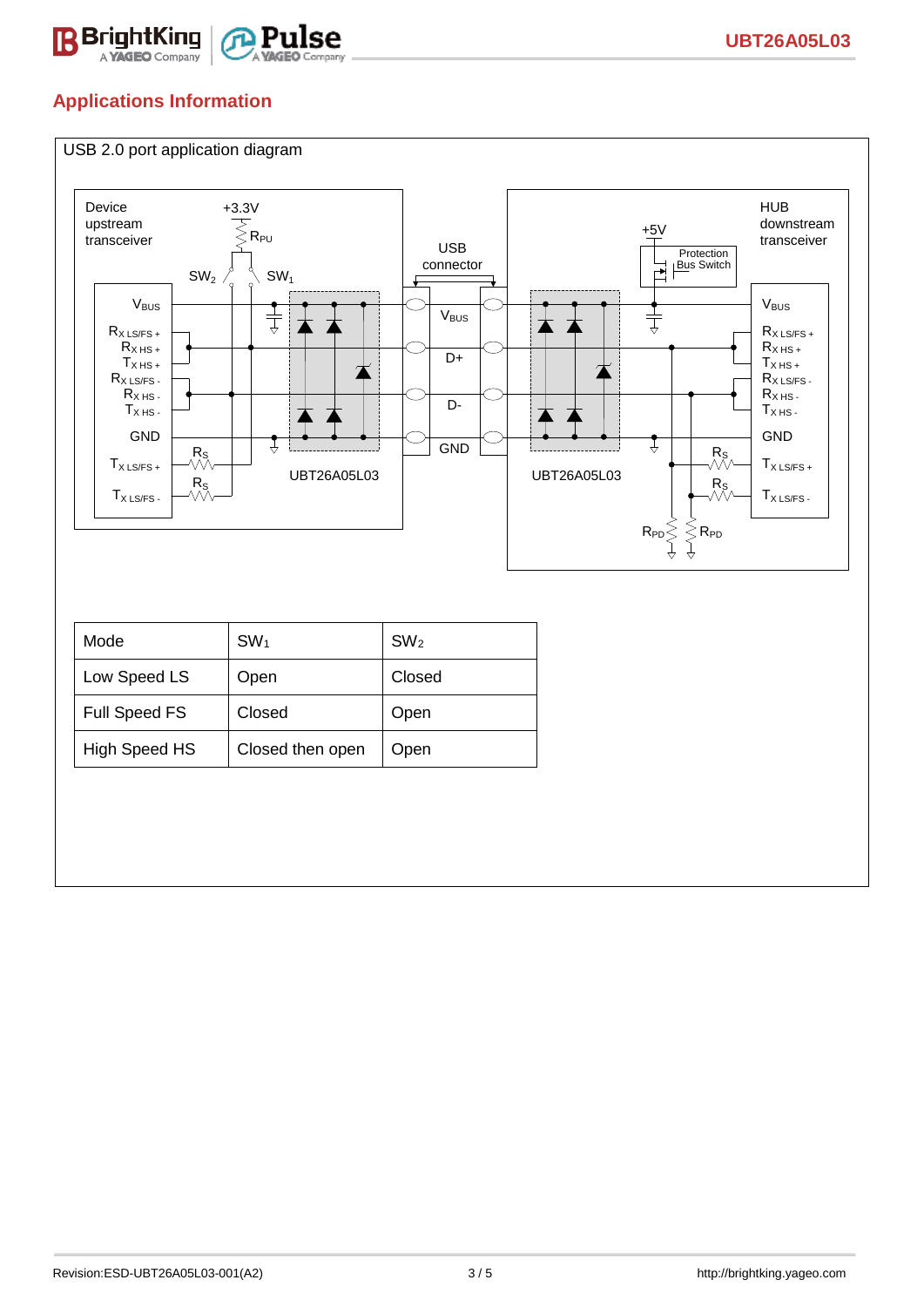

## **Recommended Soldering Conditions**